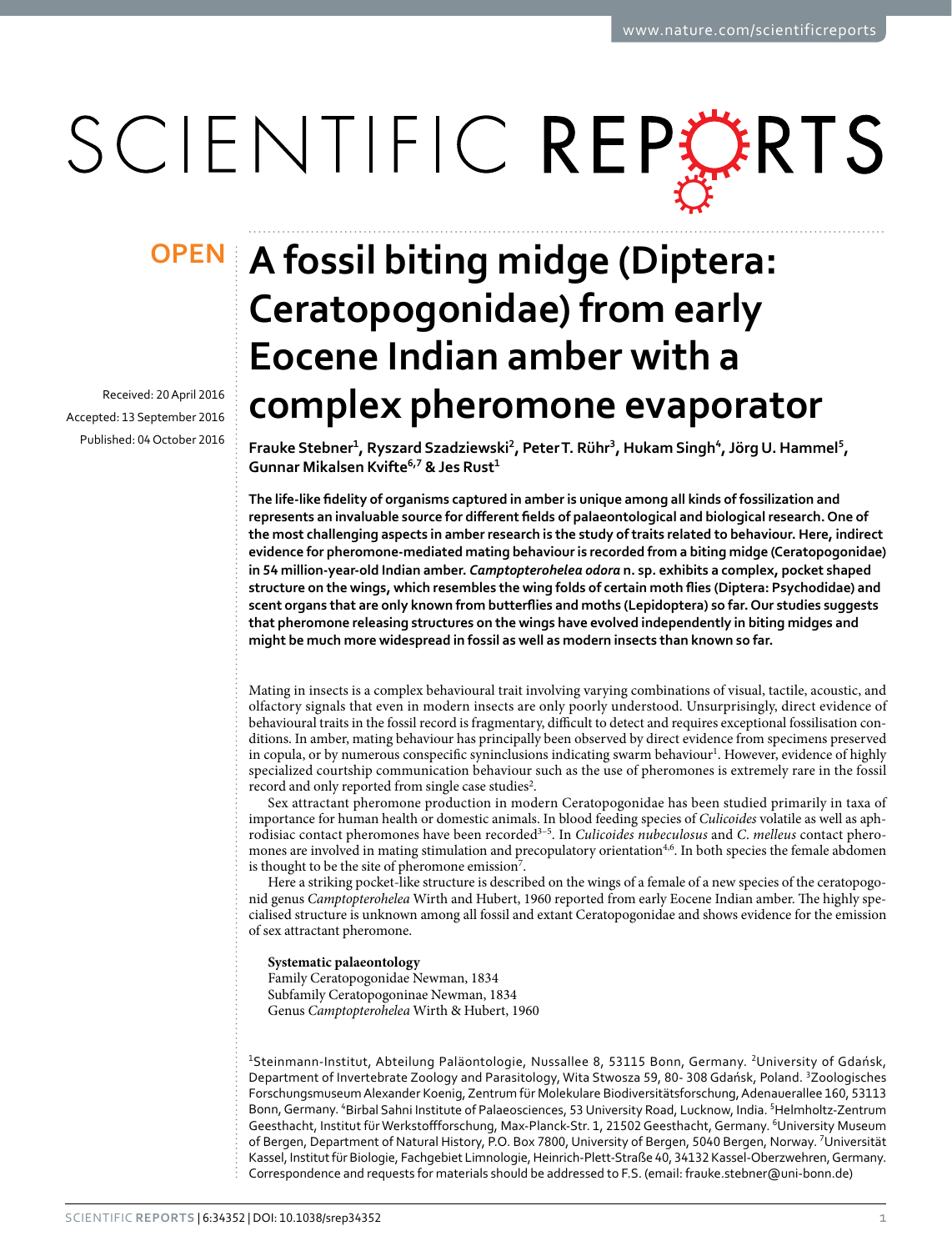

<span id="page-1-0"></span>**Figure 1.** *Camptopterohelea odora* **n. sp.** (**a**) Photograph of holotype Tad-859a in dorsal view after the first embedding process. Scale bar: 0.2mm. (**b**) 3D reconstruction from SRμCT scans. Membranous parts only partly reconstructed for left wing and not reconstructed for right wing. The right wing is basally twisted 180° so the ventral surface is directed dorsally. Scale bar: 0.2mm. (**c**) 3D reconstruction of right wing pocket from SRμCT scans. Scale bar: 0.2mm. (**d**) Drawing of wings and posterior portion of the thorax of *Camptopterohelea odora* n. sp. in dorsal view. Left wing with pocket visible from the upper side, right wing twisted 180° at base with ventral surface of pocket visible from the lower side (apical half of wing folded back on itself). (Figure 1d by Dorothea Kranz, Steinmann Institut, Bonn). Scale bar: 0.2mm.

**Type species:** *Camptopterohelea hoogstraali* Wirth & Hubert, 1960

**Generic diagnosis:** Features for females based on Wirth & Hubert (1960) and Wirth & Wada (1979): Eyes broadly separated; palpus 3-segmented; single and moderately long claws on all legs; wing greatly modified, costa short, second radial cell small, media and r-m crossvein absent, anterior portion of wing with transverse area with dense, coarse microtrichia, macrotrichia absent. **Distribution** Five extant species in the Oriental Region: India, Indonesia, Philippines, Malaysia.

#### *Camptopterohelea odora* **n. sp.**

([Figure 1a–d](#page-1-0), Supplementary Figs 1a–d and 2, Supplementary video).

**Holotype female:** Tad-859a, in amber from Gujarat State, western India, Tadkeshwar lignite mine, Cambay Formation (lowermost Eocene, Ypresian<sup>8–10</sup>); deposited in the collection of the American Museum of Natural History, New York.

Diagnosis: Wing with spherical pocket-shaped structure at proximal third of costa; medial veins and CuA<sub>1</sub> not apparent.

**Description:** Female Body length: 0.9mm.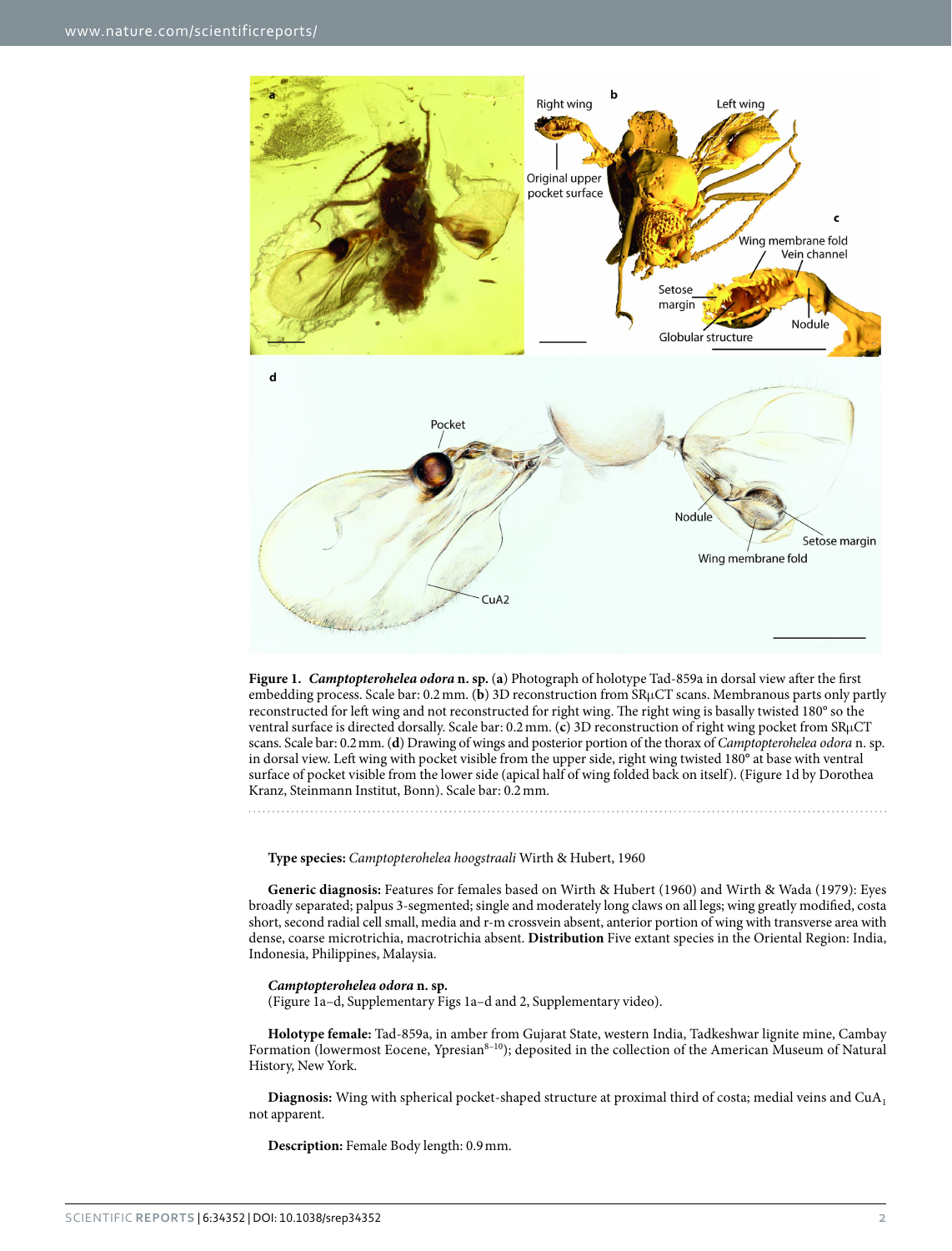Head: Eyes separated. Flagellum (Supplementary Fig. 1a) with 13 flagellomeres, length: 0.375 mm, antennal ratio (AR) 0.85; flagellomeres 2–10 of similar length, flagellomeres 11 and 12 each about 1.5x as long as flagellomere 10, terminal flagellomere longest, twice as long as flagellomere 10; sensilla coeloconica not visible, some proximal and distal flagellomeres with stout, peg like sensilla trichodea. Proboscis short. Palpus ([Fig. 1b,](#page-1-0) Supplementary video) very short, with 4 clearly visible palpal segments. Whether number of palpal segments is reduced from the "primitive" condition of 5 segments to 4 segments (i.e., whether "primitive" first or second palpal segment is reduced/absent) or whether the specimen has 5 palpal segments but the basal one is simply not visible remains unclear. Second visible segment (the antepenultimate and therefore "primitive" third segment) swollen, with roundish structure that might be a sensory pit or an artefact.

Wings [\(Fig. 1a–d\)](#page-1-0): Right wing basally twisted 180° so ventral surface is directed dorsally, distal half of wing folded backwards on itself; left wing broad, length: 0.62mm, greatest width: 0.35mm; radial and median veins reduced, CuA<sub>1</sub> reduced, CuA<sub>2</sub> well developed; wing membrane covered with distinct microtrichia. Proximal third of costa at upper wing surface with strongly sclerotized dark brown spherical pocket that opens on lower wing surface ([Fig. 1a–d](#page-1-0), Supplementary Fig. 2, Supplementary video); more than half of pocket's opening covered by a wing membrane fold from the upper surface, apical part of fold covered by fringe of dense setae or spicules. Interior of pocket with globular structure. Small nodule-like structure basal to pocket, connected to pocket by vein-channel [\(Fig. 1c,d,](#page-1-0) Supplementary video).

Thorax: Length: 0.37mm, greatest width: 0. 23mm. Legs (Supplementary Fig. 1b–d) slender; each armed with single long claw; fourth tarsomeres slightly cordiform; tarsal ratio of fore leg TR(I) 2.5, mid leg TR(II) 2.8, hind leg TR(III) 3.7.

Abdomen: Distorted, dorso-ventrally shrunken, with short cercus.

Remarks: The fossil species is known only from a single female. Due to the position of the specimen in the stone and the quality of the amber matrix light optical investigation of *Camptopterohelea odora* n. sp. was limited and descriptions of some characters are based on 3D reconstruction from synchrotron micro-computed tomography scans (SRμCT) only. Single ommatidia are not clearly visible in the reconstruction so that the distance between the eyes in *C*. *odora* n. sp. cannot be measured exactly. The number of palpal segments is given with "at least four" since the presence of a further (basal) segment cannot be stated without doubt. Although position and shape of the roundish structures on the swollen palpal segment are in accordance with sensory pits of modern species of *Camptopterohelea* it cannot be ruled out that they are artefacts.

Discussion: The specimen belongs to the subfamily Ceratopogoninae Newman, 1834 based on the following combination of characters: apical flagellomere with blunt tip, flagellomeres not sculptured; claws gently curved, empodium vestigial; female cercus short.

The fossil is assigned to the genus *Camptopterohelea* Wirth & Hubert, 1960 based on the combination of the following female characters: claws long and single; wing membrane without macrotrichia, costa short, media and r-m crossvein absent. *Camptopterohelea* belongs to a group of closely related genera (further comprising *Cacaohelea* Wirth & Grogan, 1988; *Eohelea* Petrunkevich, 1957; *Parastilobezzia* Wirth & Blanton, 1970[\)11.](#page-4-7) Further diagnostic female characters that assign *C*. *odora* to *Camptopterohelea* and distinguish it from *Cacaohelea*, *Eohelea* and *Parastilobezzia* are listed in Supplementary Table 1.

*Camptopterohelea odora* n. sp. differs from all remaining species of this genus in the higher number of palpal segments (at least four in *C*. *odora* n. sp. compared to three). This is regarded a plesiomorphic condition relative to extant species, which have the primitive first two palpal segments reduced. Furthermore, *C*. *odora* shows the most reduced wing venation with the radial cells completely absent. Extant representatives of *Camptopterohelea* either have two radial cells with the second being very small (*C*. *hoogstraali* Wirth & Hubert, 1960; *C*. *javanensis* Wirth & Wada, 1979; *C*. *tokunagai* Wirth & Wada, 1979), or only one small radial cell (*C*. *admirabilis* Das Gupta & Sarkar, 1982; *C*. *distincta* Das Gupta & Sarkar, 1982). Due to the position of the pocket on the wing, which roughly corresponds to the position of the radial cells in extant species, and the fact that the radial veins in extant species of *Camtopterohelea* are swollen, it is likely –though not definitely provable- that the pocket is formed by the radial veins. It is believed that this is an apomorphic condition, which has not been developed in all other known species. However, it cannot be ruled out that this character has been reduced in extant species.

In accordance with the systematic description and discussion above the generic diagnosis for *Camptopterohelea* should be changed in part as follows: antepenultimate palpal segment broadly swollen; wing with short costa (CR 0.56 or less), without media and r-m crossvein, radial cells showing various stages of reduction: both radial cells present but second very short, only one radial cell present, both radial cells absent (*C*. *odora* n. sp.).

#### **Discussion**

Within the Ceratopogoninae, a sister group relationship has been proposed for the genera *Camptopterohelea*+ *Eohelea* and *Cacaohelea*+*Parastilobezzia* based on the presence of a distinctive patch of elongate microtrichia on the female's wing<sup>[11](#page-4-7)</sup>. This character is present as a small patch of somewhat thicker microtrichia at the wing apex in *Parastilobezzia* Wirth & Blanton, 1970, as a single darkened, nearly circular patch of elongate microtrichia in *Cacaohelea* Wirth & Grogan, 1988, and a variably structured oval patch below the apex of the second radial cell in the fossil genus *Eohelea* Petrunkevitch, 1957.

Five Recent species of the genus *Camptopterohelea* have been recorded in the Oriental Region<sup>12-14</sup> in all of which females have a reduced wing venation with thickened radial veins  $R_{2+3}$  (Supplementary Fig. 3a,b). These veins form a distinct and variously developed second radial cell. Beyond the apex of the radial cells there is a patch of distinctive microtrichia, which is associated with the vein M at least in *C*. *javanensis* and *C*. *admirabilis* and situated on a dorsally raised area in *C*. *admirabilis* and in a depression dorsally in *C*. *javanensis*. Further to this, SEM imaging of the wing of an undescribed *Camptopterohelea* female from Malaysia reveals a patch of stubby, broken microsetae inside the radial cell (Supplementary Fig. 4a–c).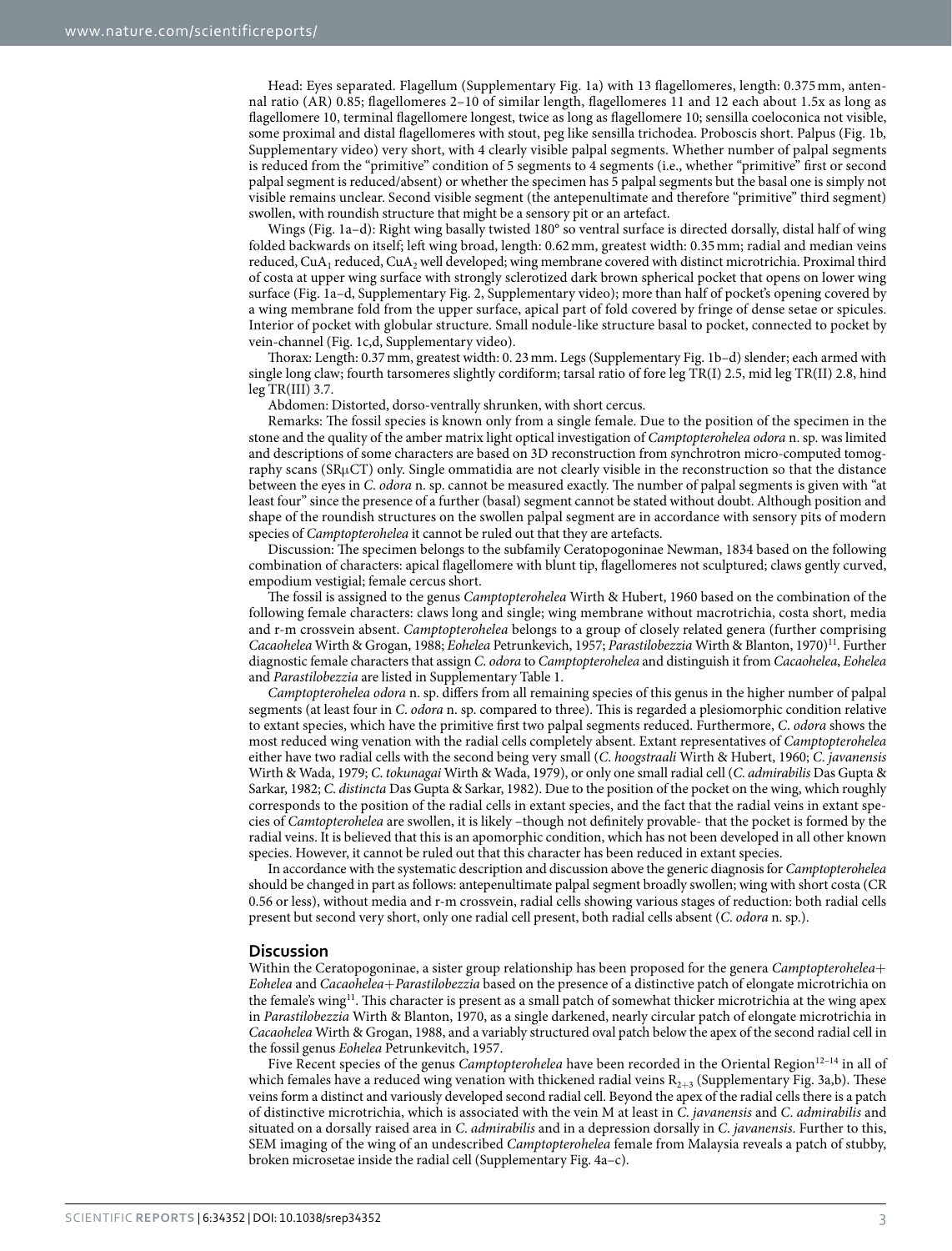*C*. *odora* n. sp. lacks a distinctive patch of microtrichia but exhibits the most reduced wing venation among all species with the radial veins modified into a wing pocket. Based on our knowledge of the Recent species *C*. *distincta* the wing pocket of *C. odora* is probably sexually dimorphic and may be a more developed modifi-cation of the reduced and swollen radial cell on the wings of the two Recent Indian species<sup>[14](#page-4-9)</sup>. It shows morphological similarities with the scent organs on wings of certain taxa of Lepidoptera and is believed to have a similar function: the storage and dissemination (an evaporator) of sex attractant pheromones.

Sex pheromones play an important role in insect courtship. Generally there are two types of pheromones: volatile ones that act at a distance and non-volatile ones that act on contact. In many insects pheromones are synthesized in specialized epidermal gland cells<sup>15</sup>. In some cases however, like in tiger moths, pheromones are produced in oenocytes and transported to the releasing organ by the haemolymph<sup>16</sup>. The mechanisms for dissemination of pheromones are minimally studied but in some cases release seems to take place by diffusion through pore[s4](#page-4-3),[15](#page-4-10). Dispersal of volatile pheromones from the surface of the cuticle has been proposed to be facilitated by surrounding microtrichia<sup>17</sup>. Wing vibration, which often accompanies courtship behaviour, seems to act as a fan for distributing the pheromones, not only in taxa with pheromone releasing structures positioned on the wing. In the biting midge *Culicoides nubeculosus* Meigen, 1830, for example air flow and wing flutter are required for the dispersion of a pheromone released by the abdomen<sup>18</sup>.

In Diptera the most similar structures to the wing pocket of *C*. *odora* n. sp. can be found in moth flies (Diptera: Psychodidae). Males of the psychodid *Ulomyia fuliginosa* Meigen, 1804 have a pocket-like pouch on each wing, which opens on the lower surface (Supplementary Fig. 5a,b). Although pheromone production in males by eversible mesothoracic scent organs has been proven in *Ulomyia*[19](#page-4-14) a pheromone related function of the pouch has not been taken into consideration. In the fossil psychodid genus *Succinarisemus* Wagner, 2001 males have an enlarged, probably eversible area at the costal region of the wing, which is thought to be involved in courtship behaviour<sup>[20](#page-4-15),[21](#page-5-0)</sup> (Supplementary Fig. 6a,b), and very similar to the scent organs on the wings of some Lepidoptera. In the lepidopteran *Hydrillodes* Guenée, 1854 males have a large costal fold on the upper side of each forewing (Supplementary Fig. 7b). In closed position these scent organs can be recognized as a semicircle flap forming a pocket (Supplementary Fig. 7a). Location of the scent-disseminating organs in pockets or cuticular folds is presumably important for retaining the scent from evaporation<sup>22</sup>. In some Lepidoptera release of scents by the wings takes place only after breakage of certain scent scales (androconia), which have predetermined braking points<sup>22</sup>.

Whether the wing patches of broken microsetae inside the radial cell of the Recent *Camptopterohela* female are involved in pheromone release remains open. If so, however it seems likely that the wing pocket of *C*. *odora* n. sp., which is most probably formed by the radial veins, represents a much more derived modification of this scent releasing structure. Based on morphological investigation we propose the following scenario for pheromone production and dissemination in the fossil *C*. *odora* n. sp.: the wing pocket serves as a reservoir that stores volatile pheromones and prevents the pheromones from unregulated and accidental evaporation. Small droplets of liquid pheromone are absorbed by the setae covering the opening of the pocket and released for mate attraction by wing fanning or during flight. Whether pheromones are produced by scent glands inside the pocket or transported into the pocket from the small nodule in front of the pocket, or from other regions of the thorax through wing veins, remains uncertain. The connection of the smaller nodule with the wing pocket by a channel makes the nodule as a place of synthesis plausible. A similar pheromone mechanism has been described for *Eldana saccharina* (Lepidoptera), where inside the costal vein a complex glandular structure is situated and from which the secretory products flow in ducts into the lumen of a canal on the lower side of the wing<sup>23</sup>. The proposed scenario implies that in *C*. *odora* n. sp. long distance volatile pheromones are used, which would be related to mating behaviour. In many Ceratopogonidae the basic mating system is a swarm in which males recognize females by their wing beat frequency. Interestingly, *Camptopterohelea* males have antennae without the plume of long setae, and a reduced number of flagellomeres, which suggests a loss of sound perception. This situation is often accompanied by a substrate-based mating system<sup>[24](#page-5-3)</sup> where recognition of conspecific females has to take place by olfactory, contact and/or visual stimuli.

Visual recognition of females has been suggested b[y25](#page-5-4) for species of the fossil genus *Eohelea* from Eocene Baltic and Sakhalin amber. Here, males also have antennae without a plume and females have a variably structured oval patch on the wing. The patch is either composed of ridges with perpendicular micro-ridges or of a honey-comb structure similar to a dipteran's compound eye, and has been interpreted to be light reflecting. A possible pheromone disseminating function of the wing patches has not been taken into consideration for *Eohelea* so far. Since mating and courtship behaviour is a complex trait with several stimuli working in concert visual mate recognition might not be ruled out for *C*. *odora* n. sp. However, eyes in males of *Camptopterohelea*, as in *Eohelea*, are small and unmodified suggesting that they are not adapted to play an important role in mating.

Our findings show that pheromone dispersion from the wings of *C*. *odora* is strongly indicated from a morphological and behavioural point of view and is more widespread in Diptera than so far assumed.

#### **Material and Methods**

**Morphological terms.** The special morphological terms and abbreviations used in the paper follow those explained by refs [26](#page-5-5) and [27.](#page-5-6) The antennal ratio (AR) is obtained by dividing the combined length of the distal five flagellomeres by the combined length of the proximal eight flagellomeres; the tarsal ratio (TR) is obtained by dividing the length of the basitarsus by the length of the second tarsomere; the costal ratio (CR) is calculated by dividing the length of the costa by wing length.

**Amber material.** The holotype of *Camptopterohelea odora* n. sp. is deposited in the collection of the American Museum of Natural History (AMNH), New York (coll. no. Tad-859a). Due to brittleness the piece of amber has been embedded in artificial resin (Araldite 2020 A/B, Huntsman) prior to preparation. Afterwards the sample has been ground using a Buehler "Phoenix Beta" grinding machine with Sic Grinding paper of grades 120,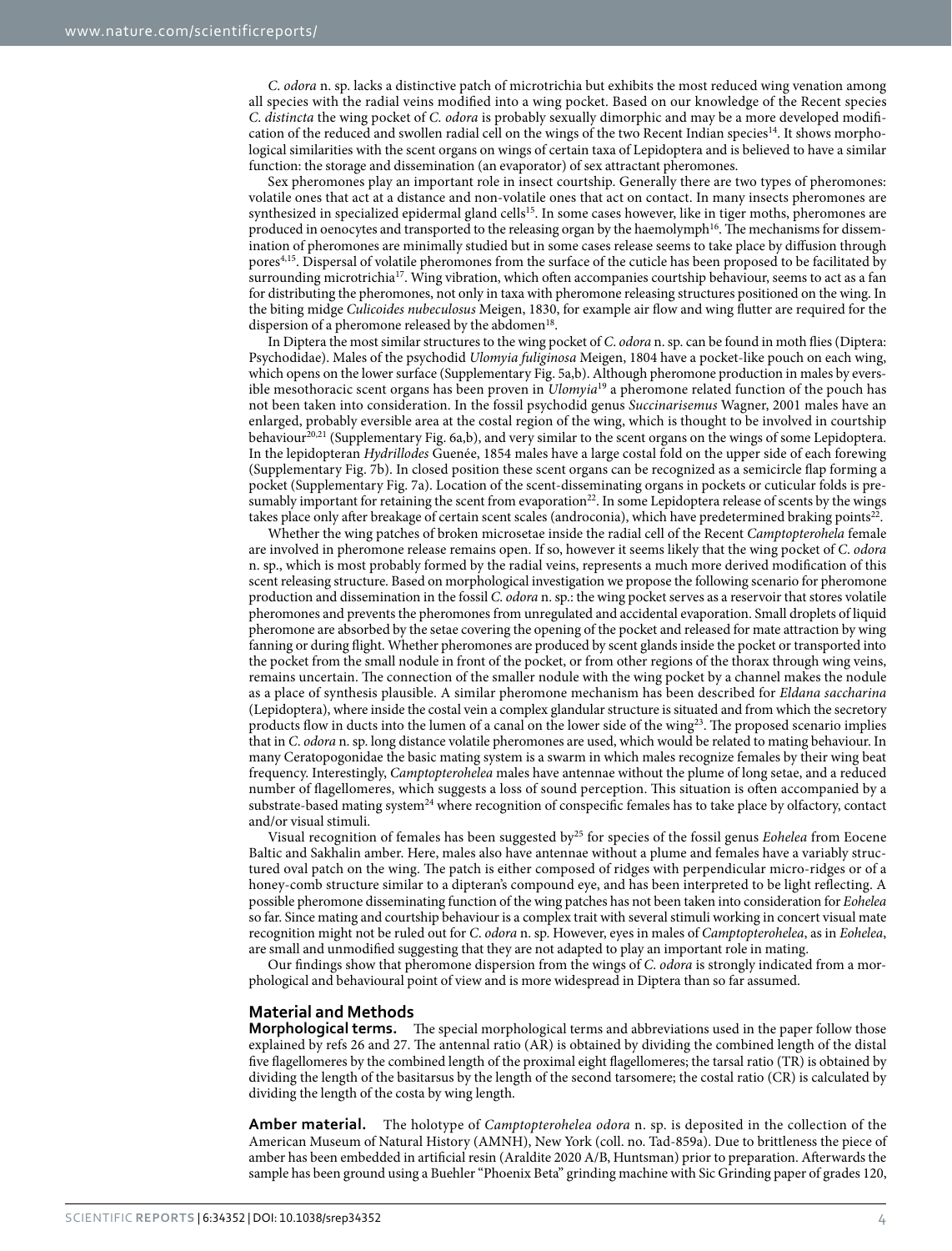300, 1000, 2500 and 4000 [\(Fig. 1a](#page-1-0) displays specimen at this point of preparation), followed by re-embedding in artificial resin (Araldite 2020 A/B, Huntsman). During the last step stress cracks in the amber matrix appeared, which result in a slightly limited view of the specimen (see Supplementary Fig. 8).

For the taxonomic identification and investigation a "Zeiss Discovery V8 Stereomicroscope" was used. Drawings were rendered with the aid of a drawing tube and performed with "Adobe Illustrator CS2". Measurements are given in millimetres. Photographs of the amber inclusion were made with an "AXIO Zoom. V16 Stereomicroscope" (Carl Zeiss, Jena) equipped with an "AXIOCam HRc Digital Camera" (Zeiss), using the "extended depth of focus" function.

*Succinarisemus totolapensis* Coty *et al.*, 2013 in amber from Totolapa, Chiapas, Mexico, Holotype No. 104 (D. Coty collection), was borrowed from the Senckenberg Forschungsinstitut und Naturmuseum, Frankfurt am Main, Germany. Photographs were made with an "AXIO Zoom.V16 Stereomicroscope" (Carl Zeiss, Jena) equipped with an "AXIOCam HRc Digital Camera" (Zeiss), using the "extended depth of focus" function.

**Recent material.** The *Camptopterohelea* specimen (Supplementary Fig. 4a–c), collected in the Kipandi Butterfly Park, Sabah, Malaysia, on loan to Art Borkent (Royal British Columbia Museum, Columbia, Canada), belongs to the collection of the California State Collection of Arthropods, California Department of Food and Agriculture, Sacramento, USA. The wing was prepared for scanning electron imaging (XL30S, FEG, Phillips, Eindhoven) and scanned with an acceleration voltage of 3 kV.

*Ulomyia fuliginosa* specimens were sampled in Alt-Lübars, Berlin, Germany. The wing was prepared for scanning electron imaging (CamScan MV 2300) and scanned with an acceleration voltage of 20 kV.

*Hydrillodes* specimens, catalogue no. 88/210, collected in the Philippines, were borrowed from the collection of the Zoologisches Forschungsmuseum Alexander Koenig, Bonn, Germany. Photographs were made with a "Nikon D3x" Camera with an "AF-S Micro-NIKKOR 60mm 1:2,8 G ED" lens.

**Synchrotron radiation based X-ray micro-computed tomography.** For synchrotron micro-computed tomography (SR-μCT) *C. odora* was mounted on a specimen holder and scanned at the Deutsches Elektronen Synchrotron (DESY; beamline IBL P05 at PETRA III, operated by the Helmholtz-Zentrum Geesthacht, Hamburg, Germany) with a stable beam energy of 10 keV and attenuation contrast mode<sup>28-30</sup>. The 5x lens provided a field of view of 7.4× 7.4 mm, resulting in an effective pixel size of 2.4× 2.4 μm. SR-μCT of the specimen resulted in a distinct darkening of the amber matrix in the scanned area (for comparison see Supplementary Fig. 1a and Supplementary Fig. 8). Subsequent manual segmentation and semi-automatic segmentation with the 'region competition' algorithm was done in ITK-SNA[P31.](#page-5-8) Vertex reduction of the resulting surface meshes was accomplished by using the 'Quadric Edge Collapse Decimation' function of MeshLab (<http://meshlab.sourceforge.net>). In Blender [\(http://blender.org](http://blender.org)) the objects where slightly smoothed using the 'Smooth' modifier, preserving as much detail as possible. Final rendering of the figures and the Supplementary video was also done in Blender. All software packages are freely distributed under the General Public License (GPL).

#### **References**

- <span id="page-4-0"></span>1. Boucot, A. J. & Poinar, G. O. Jr. *Fossil behavior compendium* (CRC Press, Boca Raton, 2010).
- <span id="page-4-1"></span>2. Krogmann, L., Engel, M. S., Bechly, G. & Nel, A. Lower Cretaceous origin of long-distance mate finding behaviour in Hymenoptera (Insecta). *J*. *Sys*. *Palaeon*. **11,** 83–89 (2012).
- <span id="page-4-2"></span>3. Linley, J. R. & Carlson, D. A. A contact mating pheromone in the biting midge, *Culicoides melleus*. *J. Insect Physiol.* **24,** 423–427 (1978).
- <span id="page-4-3"></span>4. Ismail, M. T. & Zachary, D. Sex pheromones in *Culicoides nubeculosus* (Diptera, Ceratopogonidae): possible sites of production and emission. *J*. *Chem*. *Ecol*. **10,** 1385–1398 (1984).
- 5. Blackwell, A., Dyer, C., Mordue (Luntz), A. J., Wadhams, L. J. & Mordue, W. Field and laboratory evidence for a volatile pheromone produced by parous females of the Scottish biting midge, *Culicoides impunctatus*. *Physiol. Entomol.* **19,** 251–257 (1994).
- <span id="page-4-4"></span>6. Linley, J. R. Bodily stimulus gradients and precopulatory orientation in the midge, *Culicoides melleus*. *Phys*. *Entomol*. **8,** 403–412 (1983).
- <span id="page-4-5"></span>7. Ismail, M. T. & Kremer, M. Determination of the site of pheromone emission in the virgin females *Culicoides nubeculosus* Meigen (Diptera: Ceratopogonidae). *J*. *Insect Physiol*. **29,** 221–224 (1983).
- <span id="page-4-6"></span>8. Clementz, M. *et al.* Early Eocene warming events and the timing of terrestrial faunal exchange between India and Asia. *Geology* **39,** 15–18 (2011).
- 9. Garg, R. *et al.* Age-diagnostic dinoflagellate cysts from the lignite bearing sediments of the Vastan lignite mine, Surat District, Gujarat, western India. *J. Palaeontol. Soc. Ind*. **53,** 99–105 (2008).
- 10. Sahni, A. *et al.* Temporal constraints and depositional palaeoenvironments of the Vastan lignite sequence, Gujarat: Analogy for the Cambay Shale hydrocarbon source rock. *Indian J. Petrol. Geol.* **15,** 1–20 (2006).
- <span id="page-4-7"></span>11. Borkent, A. & Picado, A. A revision of the Neotropical genus *Cacohelea* Wirth & Grogan (Diptera: Ceratopogonidae). *Russian Entomol*. *J*. **17,** 25–36 (2008).
- <span id="page-4-8"></span>12. Wirth, W. W. & Hubert, A. A. *Camptopterohelea* a new genus of Ceratopogonidae from the Philippines (Diptera). *Fieldiana*, *Zool* **42,** 89–91 (1960).
- 13. Wirth, W. W. & Wada, Y. Two new species of the genus *Camptopterohelea* Wirth and Hubert from Southeast Asia (Diptera: Ceratopogonidae). *Proc*. *Entomol*. *Soc*. *Wash* **81,** 345–351 (1979).
- <span id="page-4-9"></span>14. Das Gupta, S. K. & Sarkar, S. A taxonomic report on the genus *Camptopterohelea* Wirth and Hubert (Diptera, Ceratopogonidae) from India. *Jour*. *Beng*. *Nat*. *Hist*. *Soc*. **1,** 68.78 (1982).
- <span id="page-4-10"></span>15. Noirot, C. & Quennedy, A. Fine structure of insect epidermal glands. *Annu*. *Rev*. *Entomol*. **19,** 61–80 (1974).
- <span id="page-4-11"></span>16. Schal, C. & Sevala, V. Novel and highly specific transport of a volatile sex pheromone by hemolymph Lipophorin in moths. *Naturwissenschaften* **85,** 339–342 (1998).
- <span id="page-4-12"></span>17. Chapman, R. F. The Insects*: Structure and Function* (Cambridge University Press, Cambridge, 1998). 18. Messaddeq, N. & Kremer, M. Influence of air flow and wing flutter on sex pheromone release in *Culicoides nubeculosus* (Diptera:
- <span id="page-4-15"></span><span id="page-4-14"></span><span id="page-4-13"></span>Ceratopogonidae). *Memoir*. *Entomol*. *Soc*. *Wash*. **18,** 179–183 (1996).
- 19. Elger, M. The ultrastructure of special epidermal organs in Psychodidae (Diptera). *Acta Zool.* **62,** 1–16 (1981).
- 20. Wagner, R. A remarkable new species and genus of moth-flies (Diptera, Psychodidae, Psychodinae) from Dominican amber. *Stud. Dipterol*. **8,** 423–426 (2001).